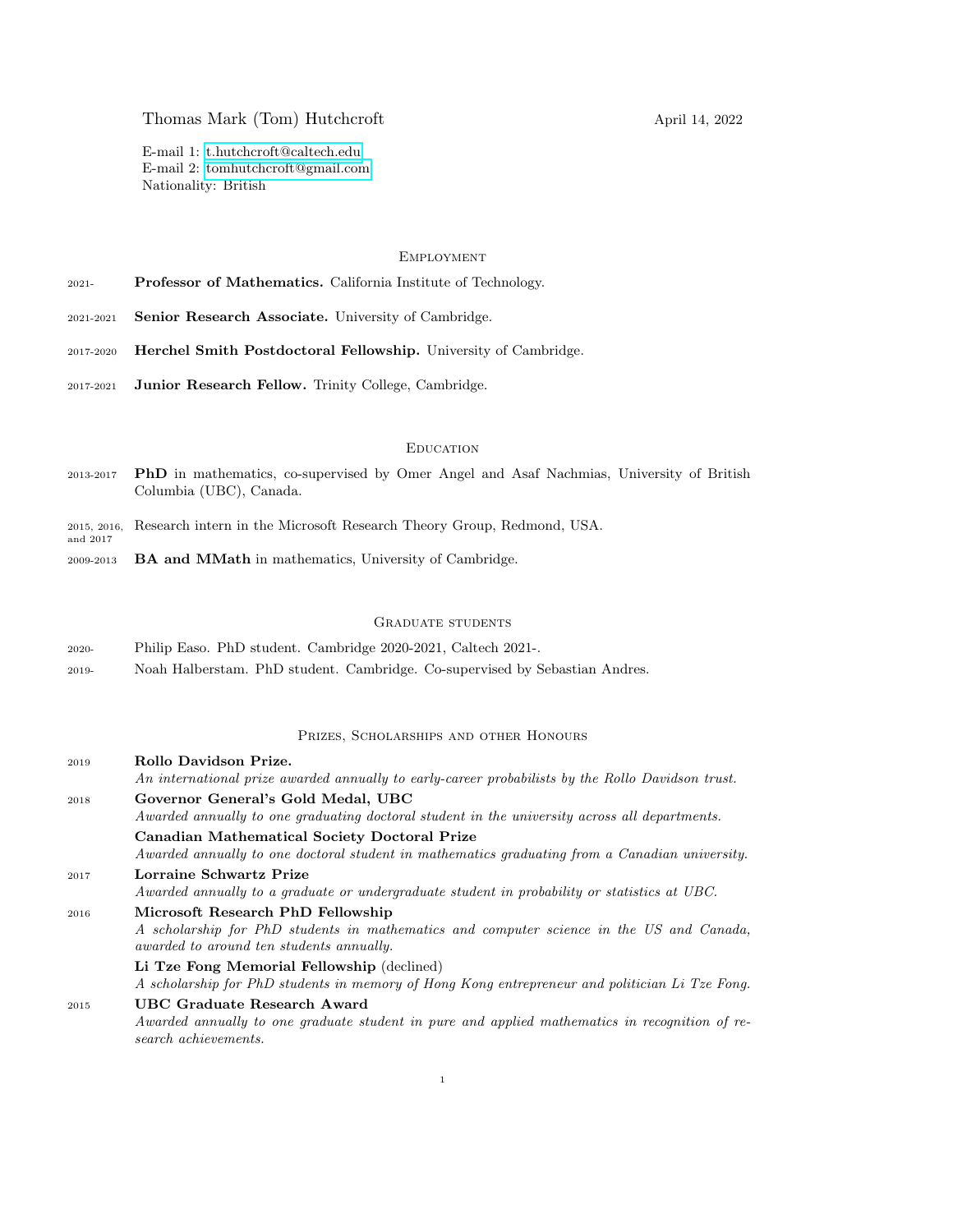#### SELECTED PUBLICATIONS

Supercritical percolation on nonamenable graphs: Isoperimetry, analyticity, and exponential decay of the cluster size distribution, with Jonathan Hermon. Inventiones Mathematicae, 2020.

Kazhdan groups have cost 1, with Gábor Pete. Inventiones Mathematicae, 221, 873-891 (2020).

Percolation on hyperbolic graphs. Geometric and Functional Analysis, 29(3):766–810, 2019.

Universality of high-dimensional spanning forests and sandpiles. Probability Theory and Related Fields, 176(1-2):533–597, 2020.

Geometric and spectral properties of causal maps, with N. Curien and A. Nachmias. Journal of the European Mathematical Society, 2020.

Non-uniqueness and mean-field criticality for percolation on nonunimodular transitive graphs. Journal of the American Mathematical Society, 33 (2020), 1101-1165.

Hyperbolic and Parabolic Unimodular Random Maps, with O. Angel, A. Nachmias, and G. Ray. Geometric and Functional Analysis, 28(4):879– 942, 2018.

Critical percolation on any quasi-transitive graph of exponential growth has no infinite clusters,

Comptes Rendus Mathématique, 354(9):944-947, 2016.

Unimodular Hyperbolic Triangulations: Circle Packing and Random Walk, with O. Angel, A. Nachmias and G. Ray. Inventiones Mathematicae, 206 (2016), no. 1, 229–268.

## **SERVICE**

Co-organizer of the Percolation Today webinar jointly with Hugo Duminil-Copin (2020-2021), Vin- 2020 cent Tassion (2020-), and Christophe Garban (2022-). Starting in April 2020, the seminar has now had over fifty two-hour sessions with a typical attendance of around fourty-fifty people from around the world.

Creator and co-organizer of the Los Angeles Probability Forum, a new monthly event for the LA 2022 probability community.

| Caltech Math Graduate Admissions Committee.                      | 2022      |
|------------------------------------------------------------------|-----------|
| Associate Editor. <i>Annales de l'Institut Henri Poincaré.</i>   | $2021 -$  |
| Undergraduate admissions interviewer, Trinity College Cambridge. | 2017-2020 |

#### **TEACHING**

| Random walks and uniform spanning trees, graduate topics course, Caltech.                                                                                                             | 2022      |
|---------------------------------------------------------------------------------------------------------------------------------------------------------------------------------------|-----------|
| <i>Percolation on Nonamenable Groups, Old and New, four lecture mini-course, International Centre</i> 2021<br>for Theoretical Sciences, India.                                        |           |
| Random walks and uniform spanning trees, Part III Master's course, Cambridge.                                                                                                         | 2020      |
| <i>Percolation and the cost of groups, two lecture mini-course, Swiss Doctoral Program in Mathemat-</i><br>ics Kervaire Seminar: Groups and dynamics, Les Diablerets, Switzerland.    |           |
| Three lecture mini-course, Online Open Probability School.                                                                                                                            |           |
| Scaling exponents in high-dimensional spanning forests and the interlacement Aldous-Broder algo- 2019<br><i>rithm</i> , four lecture mini-course, Fondation des Treilles, France.     |           |
| Supervisor for Cambridge undergraduate courses including Analysis 1, Linear Analysis, Analysis of 2017-2021<br>Functions, Applied Probability, Markov Chains, and Topics in Analysis. |           |
| Instructor, MATH 110, UBC.                                                                                                                                                            | 2015      |
| MATH 110 Workshop Facilitator, UBC.                                                                                                                                                   | 2014      |
| Math Learning Centre Tutor, UBC.                                                                                                                                                      | 2013-2016 |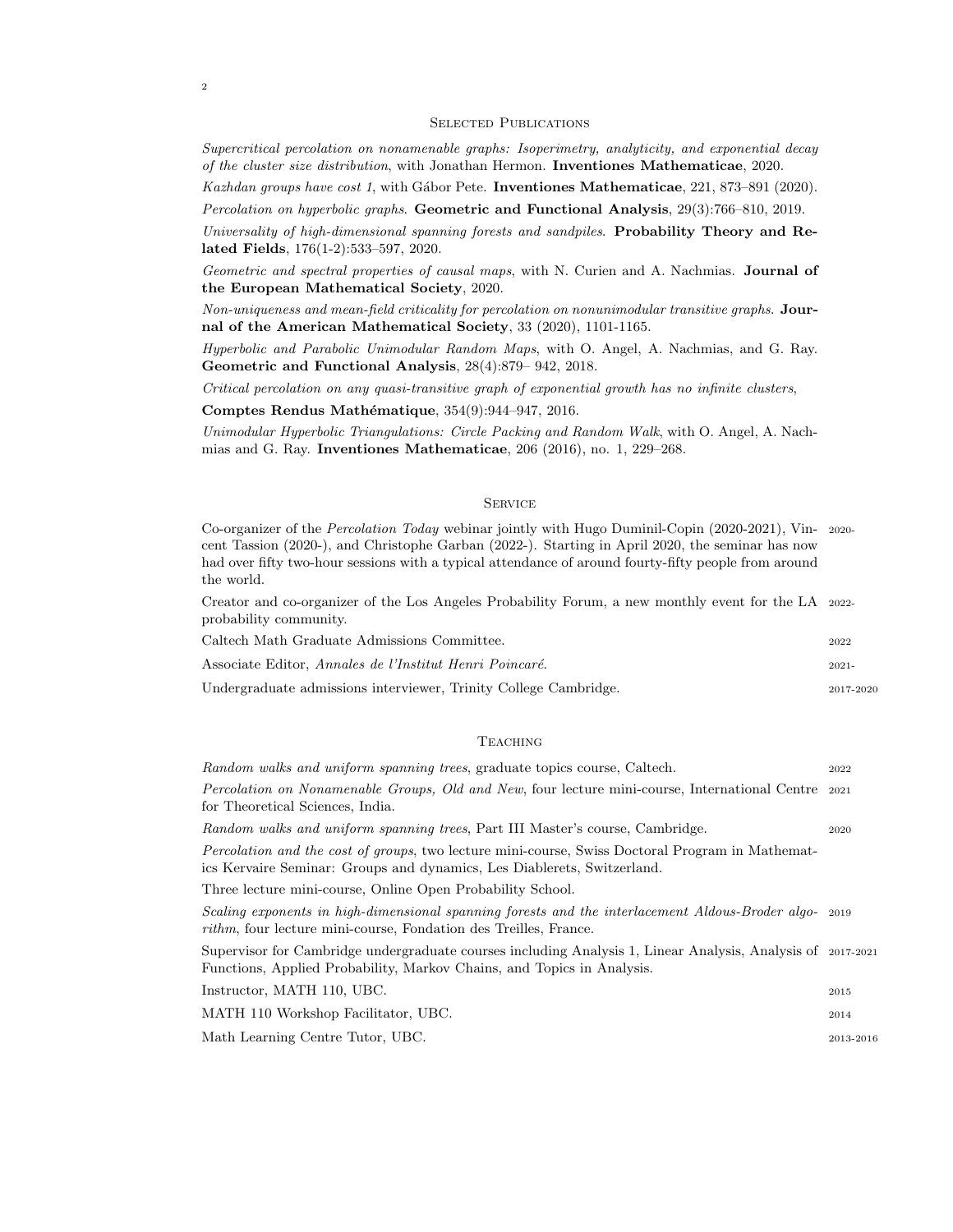#### Publications and preprints: Full list

(Listed in reverse chronological order by appearance on the arXiv.)

- <sup>2022</sup> Most transient random walks have infinitely many cut times, with Noah Halberstam. Submitted.
	- Sharp hierarchical upper bounds on the critical two-point function for long-range percolation on  $\mathbb{Z}^d$ . Submitted.
- <sup>2021</sup> Supercritical percolation on finite transitive graphs I: Uniqueness of the giant component, with Philip Easo. Submitted.

The bunkbed conjecture holds in the  $p \uparrow 1$  limit, with Alexander Kent and Petar Nizic-Nikolac. Submitted.

High-dimensional near-critical percolation and the torus plateau, with Emmanuel Michta and Gordon Slade. Submitted.

What are the limits of universality? with Noah Halberstam. Proceedings of the Royal Society A, 2022.

On the derivation of mean-field percolation critical exponents from the triangle condition. Journal of Statistical Physics, revisions requested.

Non-triviality of the phase transition for percolation on finite transitive graphs, with Matthew Tointon. Submitted.

The critical two-point function for long-range percolation on the hierarchical lattice. Submitted.

<sup>2020</sup> Transience and recurrence of sets for branching random walk via non-standard stochastic orders. Annales de l'Institut Henri Poincaré, to appear.

Logarithmic corrections to scaling in the four-dimensional uniform spanning tree, with Perla Sousi. Submitted.

Collisions of Random Walks in Dynamic Random Environments, with Noah Halberstam. Electronic Journal of Probability, to appear.

Power-law bounds for critical long-range percolation below the upper-critical dimension. Probability Theory and Related Fields (special issue in memory of Harry Kesten), to appear.

Continuity of the Ising phase transition on nonamenable groups. Submitted.

On the tail of the branching random walk local time, with Omer Angel and Antal Jarai. Probability Theory and Related Fields, 2020.

Slightly supercritical percolation on nonamenable graphs I: The distribution of finite clusters. Proceedings of the London Mathematical Society, revisions requested.

<sup>2019</sup> Non-intersection of transient branching random walks. Probability Theory and Related Fields, 178, 1–23 (2020).

Large, lengthy graphs look locally like lines, with Itai Benjamini. Bulletin of the London Mathematical Society, to appear.

Supercritical percolation on nonamenable graphs: Isoperimetry, analyticity, and exponential decay of the cluster size distribution, with Jonathan Hermon. Inventiones Mathematicae, 2020.

The  $L^2$  boundedness condition in nonamenable percolation. Electronic Journal of Probability, Volume 25, (2020).

New critical exponent inequalities for percolation and the random cluster model. Probability and Mathematical Physics, to appear.

<sup>2018</sup> Kazhdan groups have cost 1, with Gabor Pete. Inventiones Mathematicae, 221, 873–891 (2020). Indistinguishability of collections of trees in the uniform spanning forest. Annales de l'Institut Henri Poincaré, Volume 56, Number 2 (May 2020), 917-927.

No percolation at criticality on certain groups of intermediate growth, with Jonathan Hermon. International Mathematics Research Notices, 2019.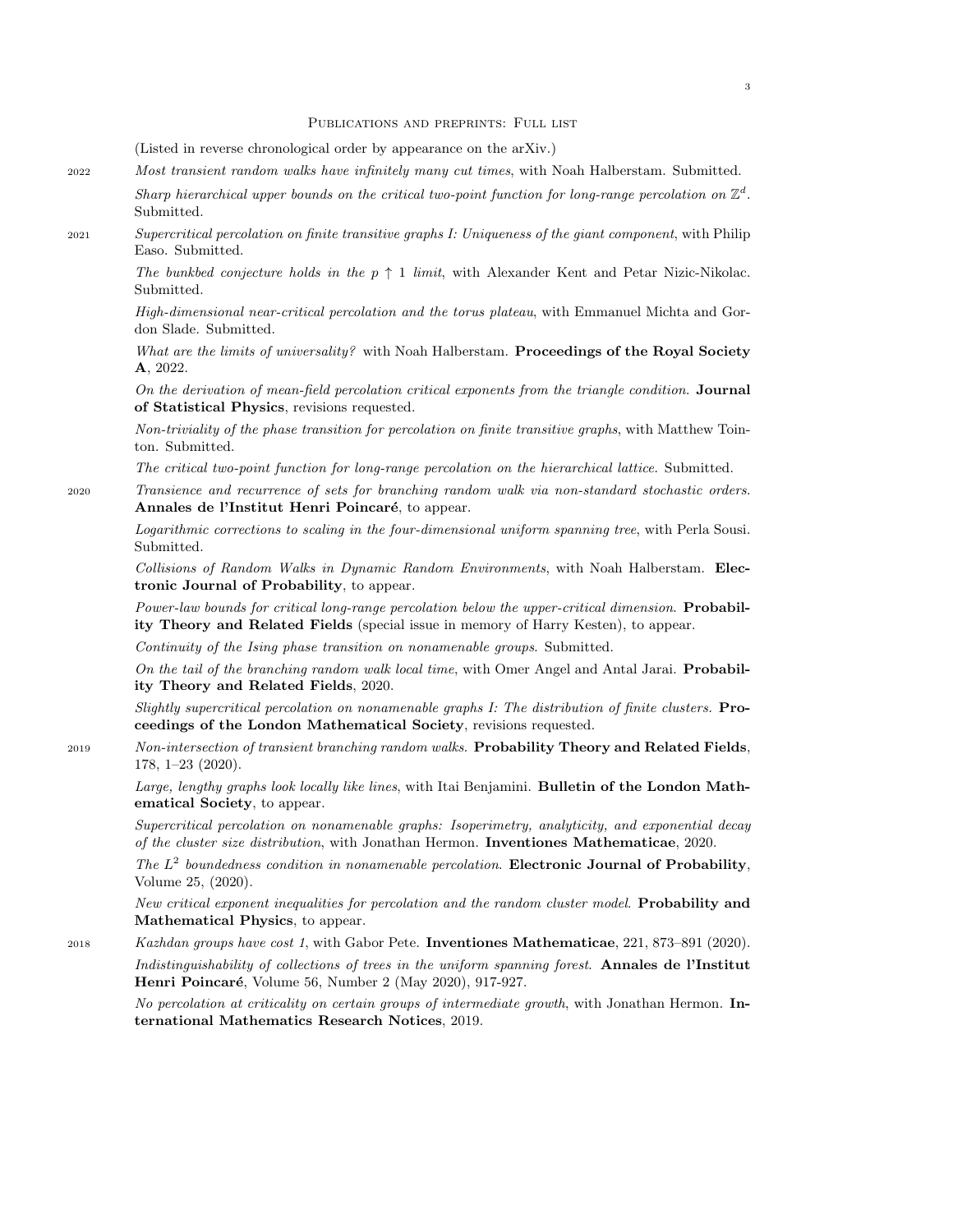4

Locality of the critical probability for transitive graphs of exponential growth. Annals of Probability, Volume 48, Number 3 (2020), 1352-1371.

Anomalous diffusion of random walks on random planar maps, with Ewain Gwynne. Probability Theory and Related Fields, 178, 567–611(2020).

Percolation on hyperbolic graphs. Geometric and Functional Analysis, 29,766–810(2019).

Universality of high-dimensional spanning forests and sandpiles. Probability Theory and Related Fields, 176, 533–597(2020).

Coalescing random walk on unimodular graphs, with Eric Foxall and Matthew Junge. **Electronic** Communications in Probability, Volume 23 (2018), paper no. 62, 10 pp.

Mallows permutations as stable matchings, with O. Angel, A. Holroyd and A. Levy. Canadian Journal of Mathematics, to appear.

Statistical physics on a product of trees. Annales de l'Institut Henri Poincaré, Volume 55, 2017 Number 2 (May 2019), 1001-1010.

Non-uniqueness and mean-field criticality for percolation on nonunimodular transitive graphs. Journal of the American Mathematical Society, 33 (2020), 1101-1165.

Geometric and spectral properties of causal maps, with N. Curien and A. Nachmias. Journal of the European Mathematical Society, 2020.

Counterexamples for percolation on unimodular random graphs, with O. Angel. Unimodularity in randomly generated graphs, 11–28, Contemp. Math., 719, Amer. Math. Soc., Providence, RI, 2018.

Self-avoiding walk on nonunimodular transitive graphs. Annals of Probability, Volume 47, Number 5 (September 2019), 2801-2829.

The Hammersley-Welsh bound revisited. Electronic Communications in Probability, Volume 23, (2018).

Finitely Dependent Cycle Coloring, with A. Holroyd and A. Levy. Electronic Communications in Probability, Volume 23 (2018), paper no. 64, 12 pp.

Harmonic Dirichlet Functions on Planar Graphs. Discrete and Computational Geometry, April 2019, Volume 61, Issue 3, pp 479–506.

Mallows Permutations and Finite Dependence, with A. Holroyd and A. Levy. Annals of Probability, Volume 48, Number 1 (January 2020), 343-379.

The Component Graph of the Uniform Spanning Forest: Transitions in Dimensions 9, 10, 11, ..., with Y. Peres. Probability Theory and Related Fields, 175, 141-208(2019).

Hyperbolic and Parabolic Unimodular Random Maps, with O. Angel, A. Nachmias, and G. Ray. <sup>2016</sup> Geometric and Functional Analysis, 28, 879–942(2018).

Critical percolation on any quasi-transitive graph of exponential growth has no infinite clusters, Comptes Rendus Mathématique, 354(9):944-947, 2016.

Uniform Spanning Forests of Planar Graphs, with A. Nachmias. Forum of Mathematics Sigma, Volume 7, 2019, e29.

Interlacements and the Wired Uniform Spanning Forest, Annals of Probability, Volume 46, <sup>2015</sup> Number 2 (March 2018), 1170-1200.

Boundaries of Planar Graphs: A Unified Approach, with Y. Peres. Electronic Journal of Probability, Volume 22 (2017), paper no. 100, 20 pp.

Indistinguishability of Trees in Uniform Spanning Forests, with A. Nachmias. **Probability The**ory and Related Fields, June 2017, Volume 168, Issue 1–2, pp 113–152.

Collisions of Random Walks in Reversible Random Graphs, with Y. Peres. Electronic Communications in Probability, 20, no. 63, 1-6, 2015.

Wired Cycle-Breaking Dynamics for Uniform Spanning Forests. Annals of Probability, 44 (2016), no. 6, 3879–3892.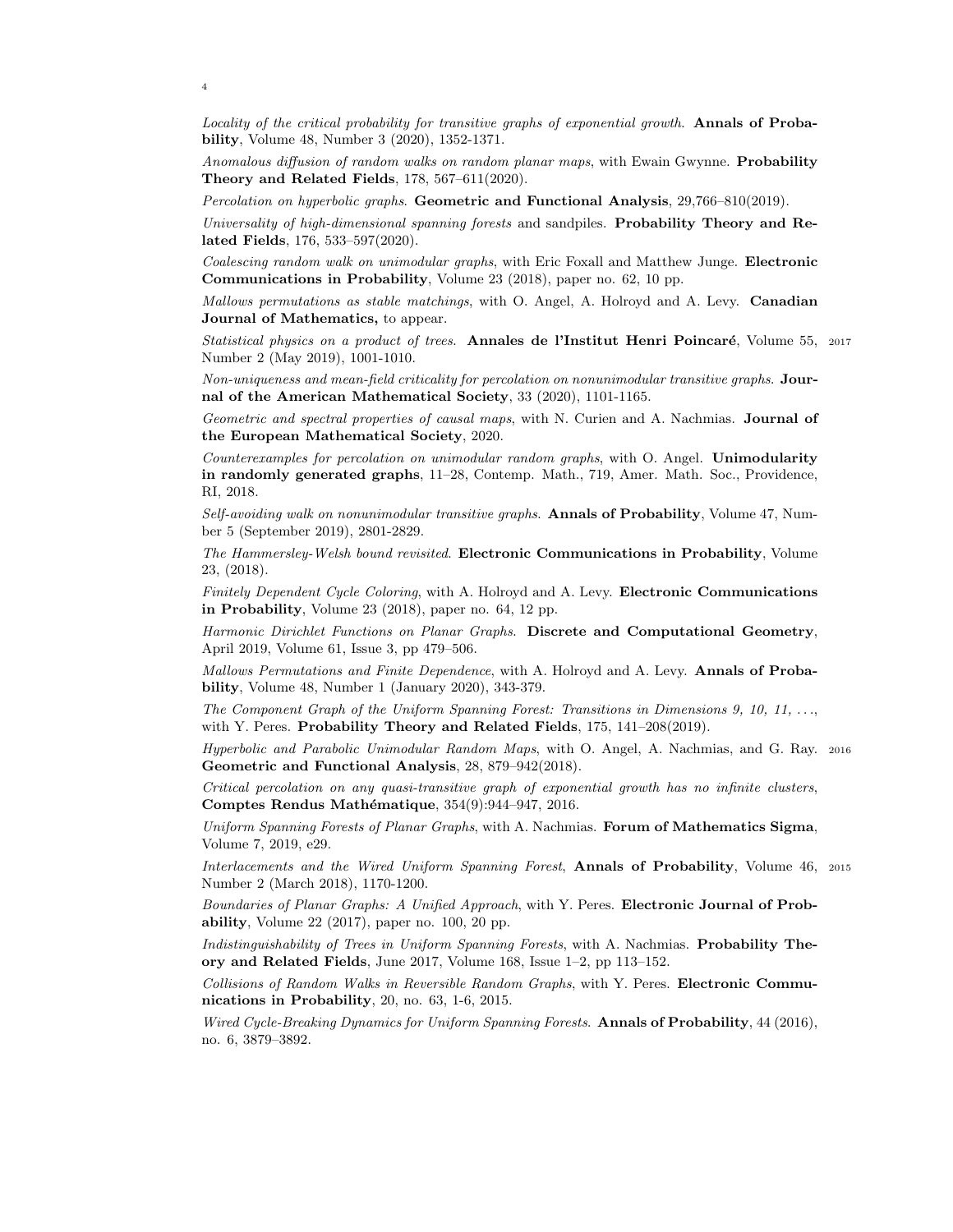Unimodular Hyperbolic Triangulations: Circle Packing and Random Walk, with O. Angel, A. Nachmias and G. Ray. Inventiones Mathematicae, 206 (2016), no. 1, 229–268.

## INVITED TALKS

| 2022 | UCONN Math colloquium.                                                              |
|------|-------------------------------------------------------------------------------------|
|      | UCSD Group Actions Seminar.                                                         |
|      | Probability and the City seminar.                                                   |
|      | Descriptive Combinatorics, LOCAL Algorithms and Random Processes, Oberwolfach.      |
|      | The Analysis and Geometry of Random Spaces, MSRI.                                   |
|      | Chicago Mathematics Colloquium.                                                     |
|      | Chicago Probability Seminar.                                                        |
| 2021 | UCLA Probability Seminar.                                                           |
|      | Probability Seminar, INRIA Paris.                                                   |
|      | Stochastic Geometry Days, Dunkerque.                                                |
|      | Stanford probability seminar.                                                       |
|      | Munich Oberseminar Wahrscheinlichkeitstheorie.                                      |
|      | QMUL Combinatorics Study Group.                                                     |
|      | Spatial Networks and Percolation, Oberwolfach.                                      |
|      | Progrès récents sur les marches aléatoires, CIRM.                                   |
|      | Random Geometry and Statistical Physics webinar.                                    |
|      | UCLA Math Colloquium.                                                               |
|      | Berkeley Math Colloquium.                                                           |
|      | Carnegie Mellon Math Colloquium.                                                    |
|      | Northwestern Math Colloquium.                                                       |
| 2020 | Caltech Math Colloquium.                                                            |
|      | University of Toronto Math Colloquium.                                              |
|      | NYU Courant Colloquium.                                                             |
|      | Online Open Probability Summer School.                                              |
|      | Oxford Discrete Mathematics and Probability Seminar.                                |
|      | UCLA Probability Seminar.                                                           |
|      | UBC Probability Seminar.<br>TU Graz Probability Seminar.                            |
|      | Joint Israeli Probability Seminar.                                                  |
| 2019 | Random walks and Polymers: Interacting and folding, Fondation des Treilles, France. |
|      | Group Theory Afternoon, ENS Paris.                                                  |
|      | Groups, Geometry, and Dynamics Seminar, ENS Lyon.                                   |
|      | Action! Working Group, ENS Lyon.                                                    |
|      | Probability Seminar, University of Bristol.                                         |
|      | Stochastic Analysis Seminar, Imperial College London.                               |
|      | Vienna Probability Seminar, Universität Wien.                                       |
|      | Mathematical Physics Seminar, Université de Genève.                                 |
|      | Analysis and Geometry Seminar, University of Bristol.                               |
|      | Probability Seminar, University of British Columbia.                                |
|      | Measurable, Borel, and Topological Dynamics, CIRM.                                  |
|      | Probability Seminar, University of Warwick.                                         |
|      | Pure Mathematics Colloquium, University of Lancaster.                               |
|      | Probability and Statistics Seminar, University of Sheffield.                        |
|      | Groups, Dynamics, and Approximation, MFO Oberwolfach, Germany.                      |
| 2018 | Scaling Limits in Models of Statistical Mechanics, Oberwolfach, Germany.            |
|      | Random Walks on Symmetric Structures, IIAS, Jerusalem, Israel.                      |
|      | Canadian Mathematical Society Winter Meeting, Vancouver, Canada.                    |
|      | Geometric Group Theory Seminar, University of Cambridge.                            |
|      | Probability Seminar, University of Cambridge.                                       |
|      | Probability Seminar, University of British Columbia.                                |